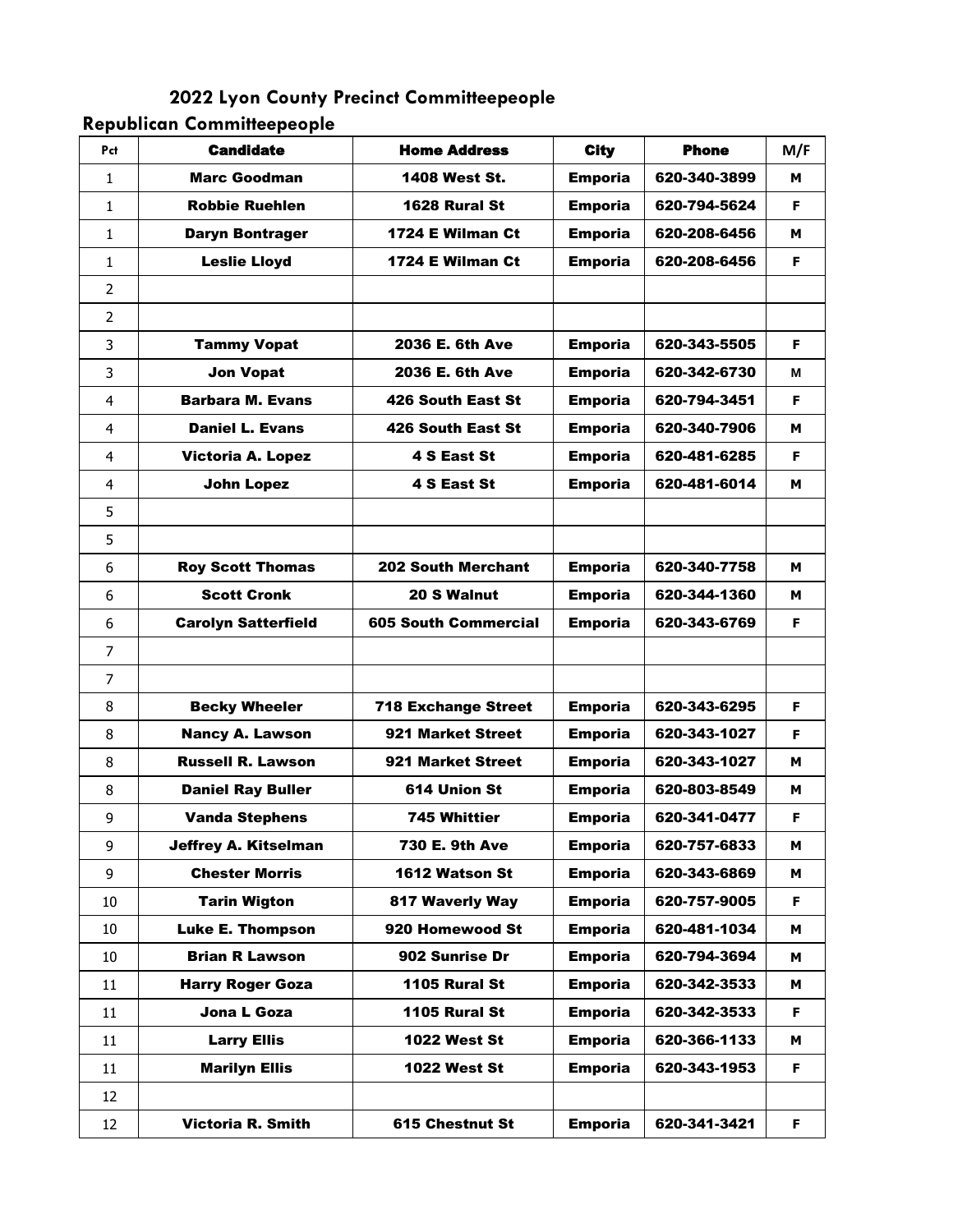| Pct | <b>Candidate</b>              | <b>Home Address</b>  | <b>City</b>     | <b>Phone</b> | M/F |
|-----|-------------------------------|----------------------|-----------------|--------------|-----|
| 13  | <b>Pamela Purdum</b>          | 2220 W 8th           | <b>Emporia</b>  | 620-757-0629 | F.  |
| 13  | <b>Chad Mercer</b>            | 1019 Luther          | <b>Emporia</b>  | 620-340-2875 | м   |
| 13  | <b>Brenda L. Ryno</b>         | 937 Burns St         | <b>Emporia</b>  | 620-342-9357 | F   |
| 14  | <b>Janie Theel</b>            | 1750 Old Manor Rd    | <b>Emporia</b>  | 620-366-2656 | F   |
| 14  | <b>Ken Theel</b>              | 1750 Old Manor Rd    | <b>Emporia</b>  | 620-366-9245 | м   |
| 15  | <b>Adelheid McDonald</b>      | 2026 Canterbury Rd   | <b>Emporia</b>  | 702-496-1920 | F   |
| 15  | <b>Nik Roth</b>               | 1210 Drury Ln        | <b>Emporia</b>  | 620-794-3998 | м   |
| 15  | <b>Kevin T. McDonald</b>      | 2026 Canterbury Rd   | <b>Emporia</b>  | 620-208-8646 | м   |
| 16  | <b>Carol J. Schaefer</b>      | 1534 20th Park Place | <b>Emporia</b>  | 620-341-0556 | F   |
| 16  | John D. Schaefer              | 1534 20th Park Place | <b>Emporia</b>  | 620-340-3576 | м   |
| 17  |                               |                      |                 |              |     |
| 17  |                               |                      |                 |              |     |
| 18  | <b>Linda Markham</b>          | 2506 La Cruz Ct      | <b>Emporia</b>  | 620-481-0793 | F   |
| 18  | <b>Bill Markham</b>           | 2506 La Cruz Ct      | <b>Emporia</b>  | 620-481-6881 | м   |
| 18  | <b>Marvin W. Potter</b>       | 2839 Sonora Drive    | <b>Emporia</b>  | 620-481-5058 | м   |
| 18  | <b>Jamie S. Potter</b>        | 2839 Sonora Drive    | <b>Emporia</b>  | 620-481-1086 | F   |
| 19  |                               |                      |                 |              |     |
| 19  |                               |                      |                 |              |     |
| 20  | <b>Viola L. Heskett</b>       | 2211 Birch Road      | <b>Emporia</b>  | 620-342-7694 | F.  |
| 20  | <b>Harley Heskett</b>         | 2211 Birch Road      | <b>Emporia</b>  | 620-342-7964 | м   |
| 20  | <b>Brian Wilhite</b>          | 527 Sunnyslope St    | <b>Emporia</b>  | 620-757-0508 | м   |
| 20  | Lisa M. Brittain              | 2810 Timmerman Dr    | <b>Emporia</b>  | 913-269-1625 | F   |
| 21  | <b>Thomas Cushing</b>         | <b>3458 Road H2</b>  | <b>Allen</b>    | 620-528-3237 | м   |
| 21  | <b>Angel Cushing</b>          | <b>3458 Road H2</b>  | Allen           | 620-528-3237 | F   |
| 21  | <b>Lisa Keith</b>             | 3505 Road L          | <b>Allen</b>    | 620-344-4363 | F   |
| 21  | <b>Brian Keith</b>            | 3505 Road L          | <b>Allen</b>    | 620-344-4362 | м   |
| 22  | Donna Lyn Uhl                 | 420 1st Street       | <b>Admire</b>   | 620-757-5318 | F.  |
| 22  | <b>Phil Mott</b>              | 1643 Rd 330          | <b>Admire</b>   | 620-528-3502 | м   |
| 23  | <b>Ken Reed</b>               | 3695 Rd U5           | <b>Allen</b>    | 620-344-1407 | м   |
| 23  | <b>Tammie Reed</b>            | 3695 Rd U5           | <b>Allen</b>    | 620-344-0986 | F.  |
| 24  | <b>William (Bill) Leffler</b> | 2334 Rd C            | <b>Americus</b> | 620-366-1530 | м   |
| 24  | <b>Cynthia Ann Leffler</b>    | 2334 Rd C            | <b>Americus</b> | 620-366-1531 | F.  |
| 24  | <b>Melissa McAllister</b>     | 871 Rd 225           | <b>Americus</b> | 620-481-9361 | F   |
| 24  | <b>Lynn McAllister</b>        | 871 Rd 225           | <b>Americus</b> | 620-757-8782 | м   |
| 25  | <b>Lillian A. Spellman</b>    | 1998 Burlingame Rd   | <b>Emporia</b>  | 620-342-8171 | F.  |
| 25  | <b>Carl E. Antes</b>          | 1967 Burlingame Rd   | <b>Emporia</b>  | 620-344-0998 | м   |
| 26  | <b>Lois Symmonds</b>          | 2782 Rd T            | <b>Reading</b>  | 620-699-3324 | F   |